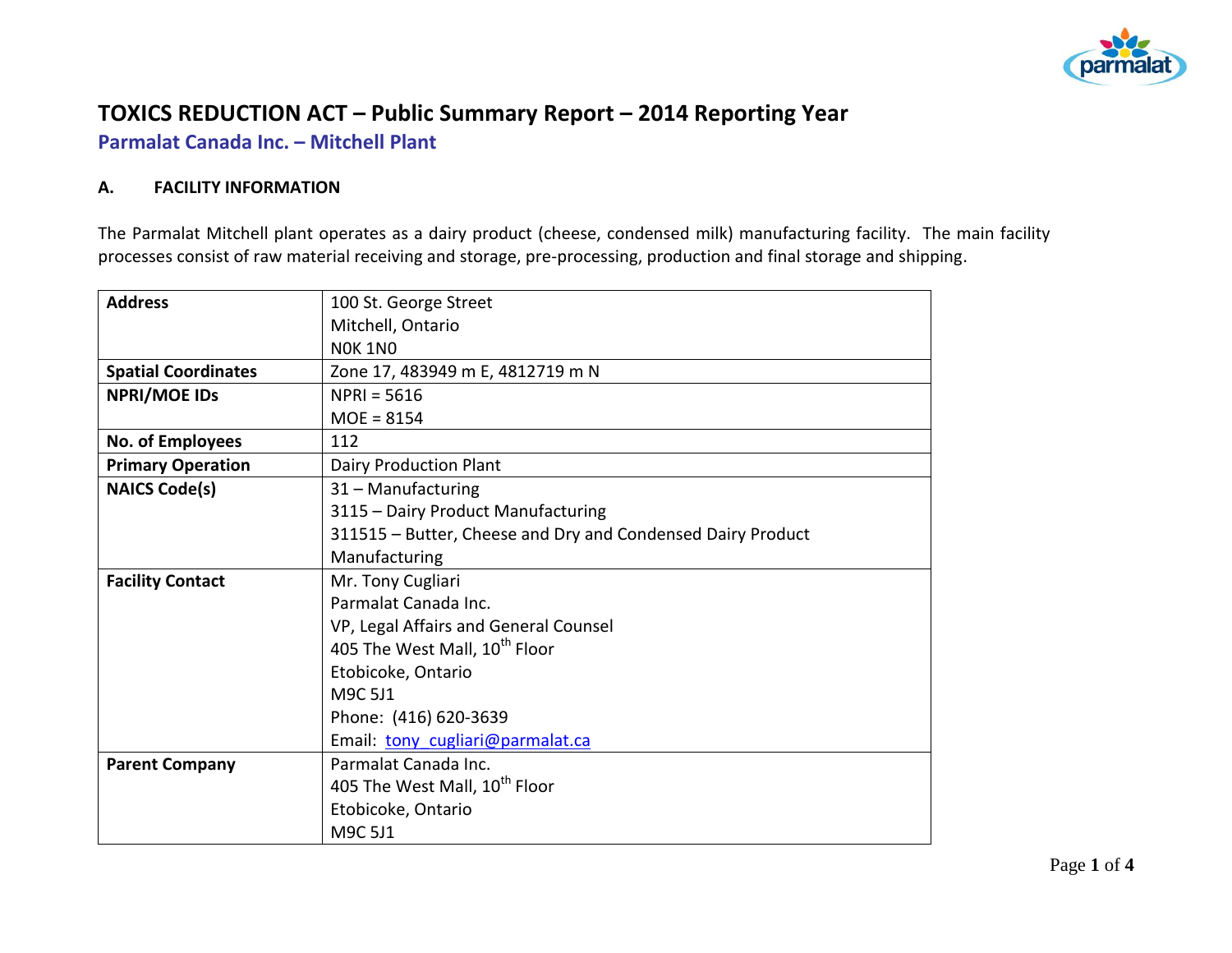

### **B. TOXIC SUBSTANCE ACCOUNTING**

| <b>Substances Reported</b>    | CAS#      | <b>Primary Use/Source</b> |
|-------------------------------|-----------|---------------------------|
| <b>NPRI Part 1 Substances</b> |           |                           |
| Nitric acid                   | 7697-37-2 | Clean-in-place chemicals  |
| Nitrate ion                   | NA - 17   | Clean-in-place process    |

## **Accounting Details**

|                              | <b>Accounting Quantities</b> |            |                          |           |                                               |
|------------------------------|------------------------------|------------|--------------------------|-----------|-----------------------------------------------|
| <b>Substance/Category</b>    | 2013                         | 2014       | <b>Annual Comparison</b> |           | <b>Reason for Change</b>                      |
|                              | (tonne)                      | (tonne)    | (tonne)                  | (%)       |                                               |
| Nitric acid                  |                              |            |                          |           |                                               |
| <b>Used</b>                  | >10 to 100                   | >10 to 100 | $(-) > 1$ to 10          | $(-)7.12$ | Decreased usage of products containing nitric |
|                              |                              |            |                          |           | acid, with revised concentration assumption   |
|                              |                              |            |                          |           | obtained from supplier.                       |
| Created                      | $\Omega$                     | $\Omega$   | $\Omega$                 | $\Omega$  | n/a                                           |
| Contained in Product         | 0                            | $\Omega$   | $\Omega$                 | $\Omega$  | n/a                                           |
| Released to Air              | 0                            | $\Omega$   | $\Omega$                 | 0         | n/a                                           |
| <b>Released to Water</b>     | 0                            | $\Omega$   | $\Omega$                 | $\Omega$  | n/a                                           |
| <b>Transfer for Disposal</b> | $\Omega$                     | $\Omega$   | $\Omega$                 | $\Omega$  | n/a                                           |
| Transfer for Recycle         | 0                            | $\Omega$   | $\Omega$                 | 0         | n/a                                           |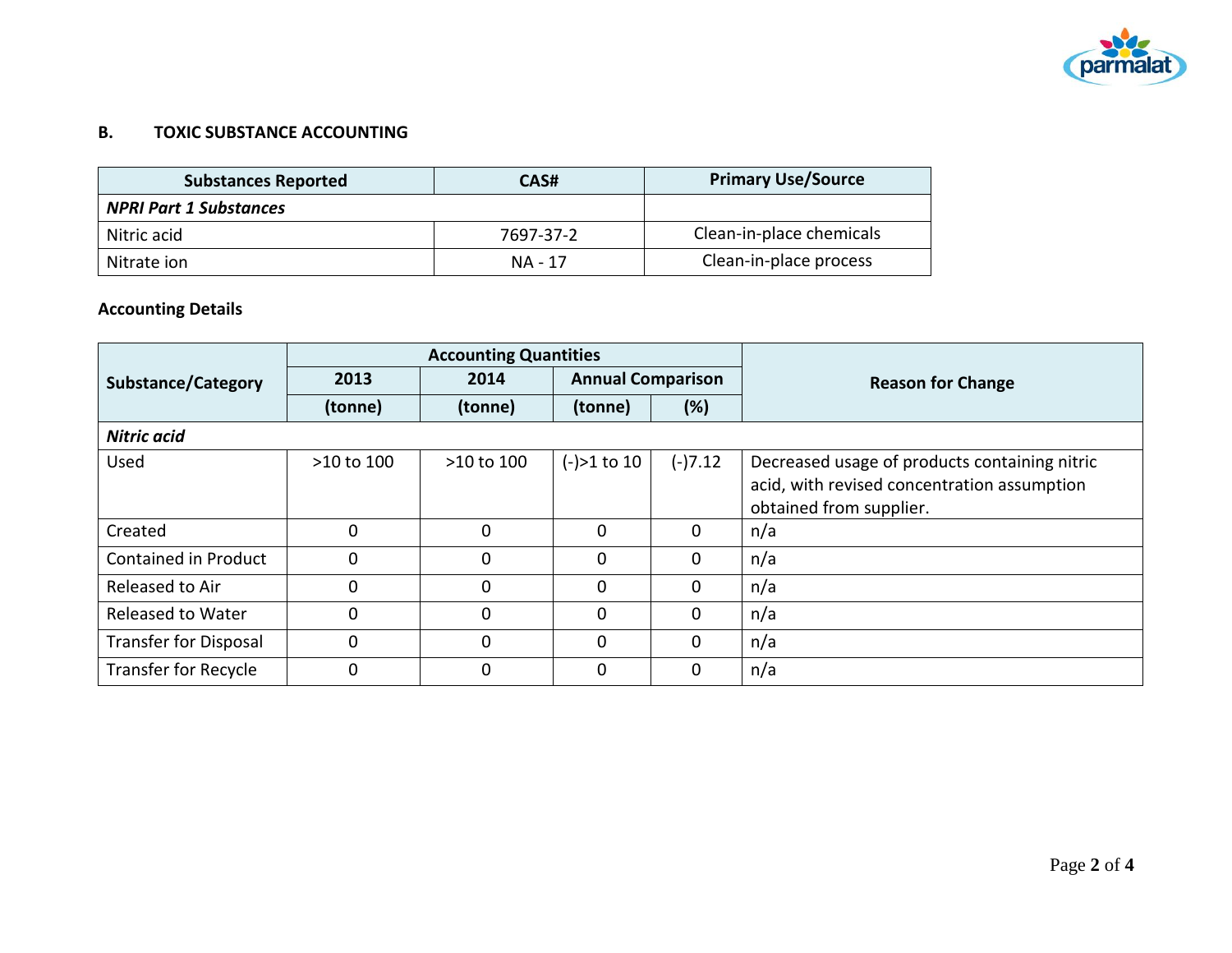

|                              | <b>Accounting Quantities</b> |                                  |                 |           |                                                                                                                |
|------------------------------|------------------------------|----------------------------------|-----------------|-----------|----------------------------------------------------------------------------------------------------------------|
| <b>Substance/Category</b>    | 2013                         | <b>Annual Comparison</b><br>2014 |                 |           | <b>Reason for Change</b>                                                                                       |
|                              | (tonne)                      | (tonne)                          | (tonne)         | (%)       |                                                                                                                |
| Nitrate ion                  |                              |                                  |                 |           |                                                                                                                |
| Used                         | 0                            | $\mathbf{0}$                     | 0               | 0         | n/a                                                                                                            |
| Created                      | >10 to 100                   | >10 to 100                       | $(-) > 1$ to 10 | $(-)7.12$ | Decreased usage of products containing nitric<br>acid, with revised concentration assumption from<br>supplier. |
| <b>Contained in Product</b>  | 0                            | $\mathbf{0}$                     | $\Omega$        | $\Omega$  | n/a                                                                                                            |
| Released to Air              | 0                            | $\mathbf{0}$                     | $\Omega$        | 0         | n/a                                                                                                            |
| <b>Released to Water</b>     | 0                            | $\mathbf{0}$                     | $\Omega$        | 0         | n/a                                                                                                            |
| <b>Transfer for Disposal</b> | 50.52                        | 46.921                           | $(-)3.599$      | $(-)7.12$ | Decreased usage of products containing nitric<br>acid, with revised concentration assumption from<br>supplier. |
| <b>Transfer for Recycle</b>  | $\overline{0}$               | $\mathbf{0}$                     | $\Omega$        | $\Omega$  | n/a                                                                                                            |

## **C. TOXIC SUBSTANCE REDUCTION PLANNING**

## **Objectives & Targets**

| <b>Substance</b> | <b>Objectives &amp; Targets</b>                                                                                                                                                                                                                          | <b>Reduction Option Progress</b>        |
|------------------|----------------------------------------------------------------------------------------------------------------------------------------------------------------------------------------------------------------------------------------------------------|-----------------------------------------|
| Nitric acid      | While Parmalat Canada, Inc. has not identified any<br>reduction options as technically and economically<br>feasible, the facility will continue to monitor industry<br>standards for the use of nitric acid in CIP systems.                              | No reduction options to be implemented. |
| Nitrate ion      | While Parmalat Canada, Inc. has not identified any<br>reduction options as technically and economically<br>feasible, the facility will continue to monitor industry<br>standards for the use of nitric acid in CIP systems<br>which creates nitrate ion. | No reduction options to be implemented. |